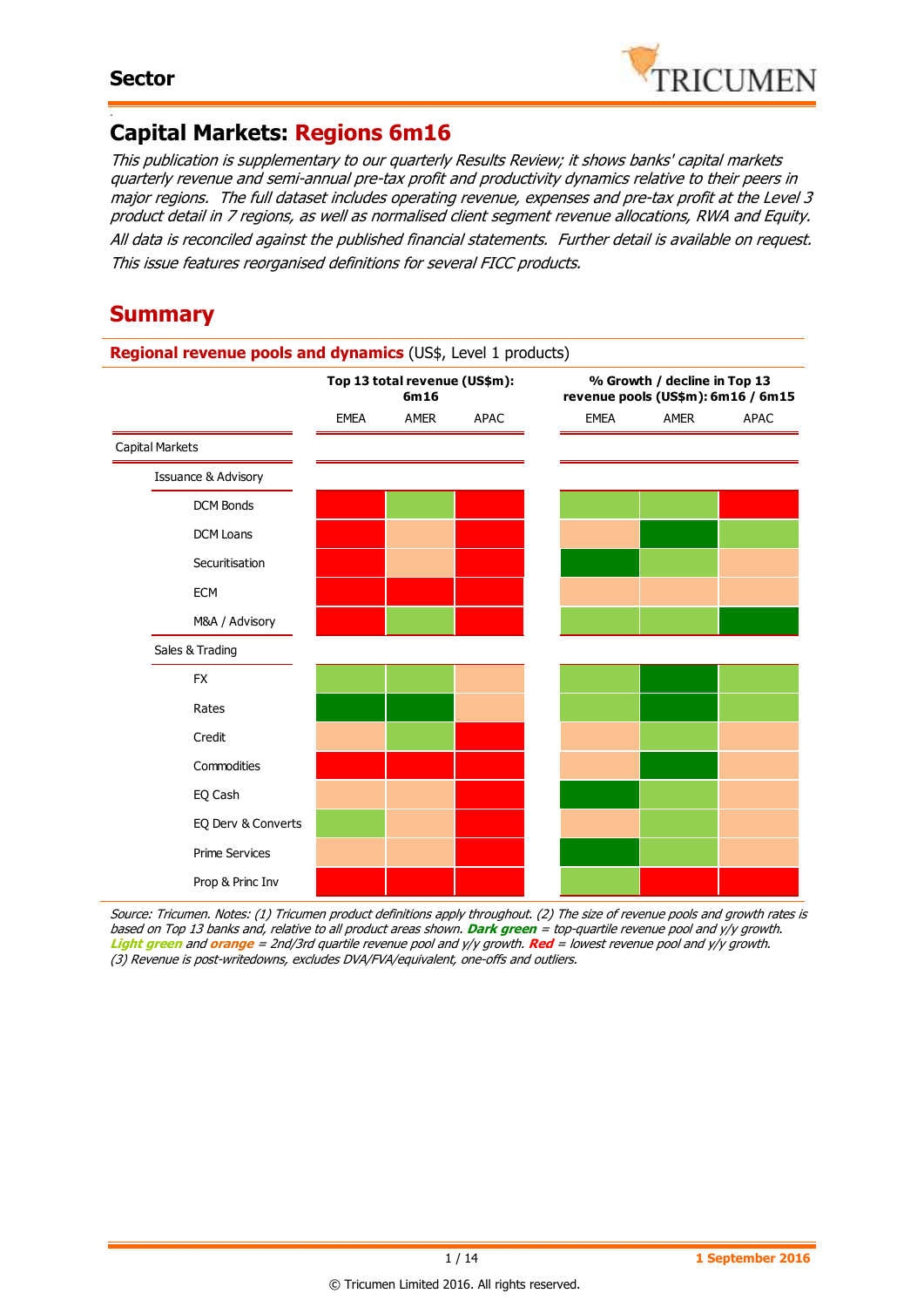#### **Sector**



### **EMEA**

**% change share of peer group operating revenue & pre-tax profit** (US\$, 6m16/6m15)



Source: Tricumen. Notes: (1) Tricumen product definitions throughout. (2) Revenue is post-writedowns, excludes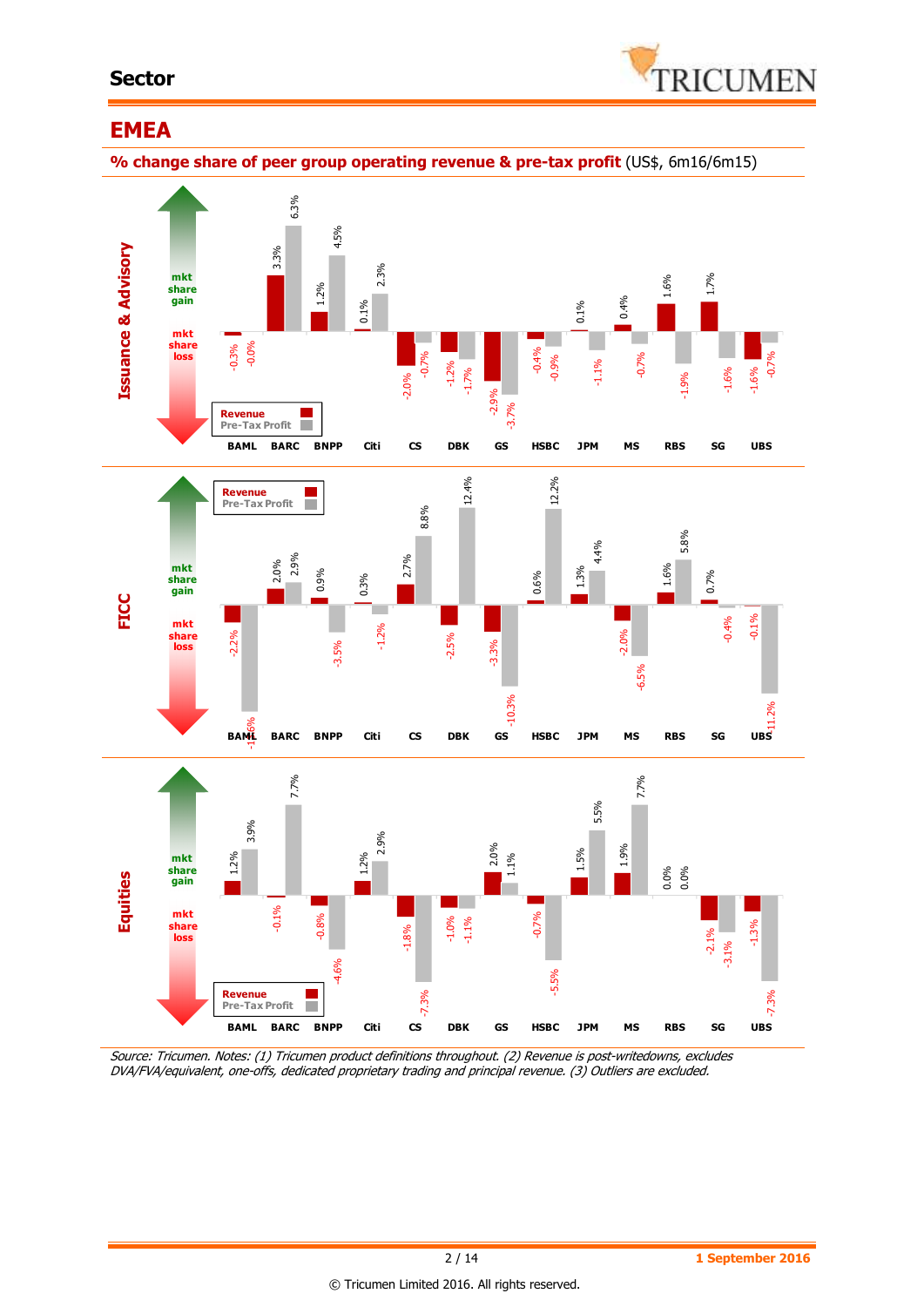# **EMEA** (cont.)

|                                | <b>BAML</b> | <b>BARC</b>   | <b>BNPP</b>   | Citi | <b>CS</b> | <b>DBK</b> | GS | <b>HSBC</b> | <b>JPM</b>    | <b>MS</b>      | <b>RBS</b> | SG  | <b>UBS</b> |        | Top 25% Bottom 25% |
|--------------------------------|-------------|---------------|---------------|------|-----------|------------|----|-------------|---------------|----------------|------------|-----|------------|--------|--------------------|
| Capital Markets                | ⊕           | ⇑             | ⇨             | ⇨    | ⇨         | Л          | л  | ⇩           | 企             | $\overline{v}$ | ⇑          | ⇨   | ⊕          | $-10%$ | $-23%$             |
| <b>Issuance &amp; Advisory</b> | ⊕           | ⇑             | ⇨             | ⇨    | ⊕         | ⇩          | ⊕  | ⇩           | ⇨             | $\Rightarrow$  | ⇧          | ⇧   | ⊕          | $-7%$  | $-30%$             |
| DCM Bonds                      | ⇨           | ⇑             | $\Rightarrow$ | ⇨    | ⇩         | ⇩          | ⇨  | ⇩           | ⇩             | ⊕              | ⇧          | ⇧   | ⊕          | 15%    | $-39%$             |
| <b>DCM Loans</b>               | ⊕           | ⇨             | ⇨             | ⇨    | ⇩         | л          | ⊕  | ⇑           | ⇩             | ⇩              | ⇑          | ⇨   | ✿          | $-12%$ | $-47%$             |
| Securitisation                 | ⊕           | ⇨             | N/M           | л    | N/M       | ⇨          | ⇨  | N/M         | ⇩             | N/M            | J          | ⇧   | ⇑          | 10%    | $-11%$             |
| ECM                            | ⊕           | ⇑             | ⇨             | ⊕    | ⇨         | Д          | ⊕  | N/M         | ⇧             | ⇩              | N/M        | ⇧   | ⇨          | $-19%$ | $-53%$             |
| M&A / Advisory                 | ⇨           | ⇑             | ⇨             | ⊕    | ⊕         | ⊕          | ⇩  | N/M         | ⇧             | ⇑              | N/M        | ⇨   | ⊕          | 25%    | $-27%$             |
| Sales & Trading                | ⇩           | 合             | ⇨             | ⇨    | ⇧         | ⊕          | ⇩  | ⊕           | ⇨             | ⊕              | ⇧          | ⇨   | ⊕          | $-3%$  | $-21%$             |
| <b>FX</b>                      | ⇩           | ⇑             | ⇨             | ⇨    | ⇩         | ⇩          | ⇨  | ⇨           | ⇩             | ⊕              | ⇧          | ⇧   | ⊕          | $-4%$  | $-31%$             |
| Rates                          | ⊕           | ⇨             | ⇨             | ⇑    | ⇩         | ⊕          | ⊕  | ⇨           | ⇑             | ⊕              | ⇑          | ⇨   | ⊕          | $-3%$  | $-27%$             |
| Credit                         | ⇨           | ⇑             | ⇑             | ⊕    | ⇧         | ⇩          | ⇩  | ⇩           | ⇨             | ⇨              | ⇩          | ⇩   | ⇨          | $-27%$ | $-60%$             |
| Commodities                    | ⇨           | ⊕             | ⊕             | ⇨    | ⇩         | ⇩          | ⊕  | ⇑           | ⇨             | ⊕              | N/M        | ⇑   | ⇧          | $-29%$ | $-63%$             |
| EQ Cash                        | ⇑           | ⊕             | ⇑             | ⇑    | ⇩         | J          | ⇨  | ⇩           | $\Rightarrow$ | ⇨              | N/M        | ⇩   | ⊕          | 46%    | $-5%$              |
| EQ Derv & Converts             | ⇨           | $\Rightarrow$ | ⊕             | ⇑    | ⊕         | ⊕          | ⇑  | ⊕           | $\Rightarrow$ | ⇑              | N/M        | ⊕   | ⊕          | $1\%$  | $-30%$             |
| <b>Prime Services</b>          | ⇑           | ⇑             | ⊕             | ⊕    | ⊕         | ⇨          | ⊕  | ⇨           | $\Rightarrow$ | ⇩              | N/M        | 仐   | ⊕          | 21%    | 0%                 |
| Prop & Princ Inv               | N/M         | ⇨             | ⇨             | N/M  | ⇑         | ⇩          | ⇩  | ⇩           | ⇑             | N/M            | N/M        | N/M | N/M        | $-19%$ | $-61%$             |

#### **Operating revenue dynamics** (US\$, Level 1 products, 6m16/6m15)

Source: Tricumen. Notes: (1) Tricumen product definitions apply throughout. (2) Arrows show % change in revenue vs peers. Up-/down-arrows: top-/bottom-quartile. (3) Revenue is post-writedowns, excludes DVA/FVA/equivalent, one-offs and outliers.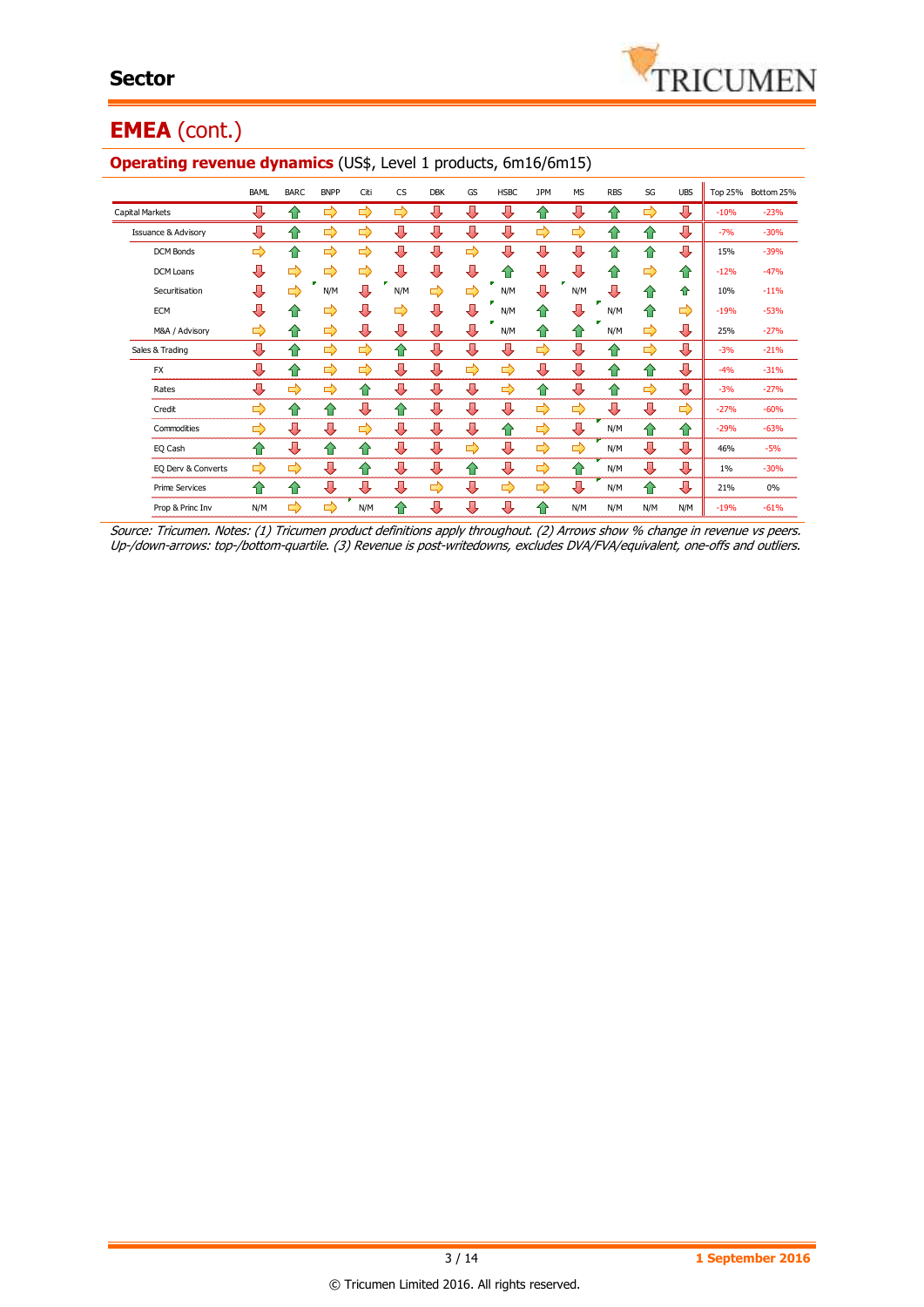

## **EMEA** (cont.)



Source: Tricumen. Notes: (1) TRIC product definitions, standard deviation, product Level 1; (2) Operating expenses exclude one-off non-operational items, insurance-related benefits & claims, and credit expense/recovery/NPL provisions. Capital expenditure is included as accrued. Litigation expense is allocated to front-line units. (3) positive values indicate outperformance; missing fields indicate that data is not meaningful, or available; (4) outliers are excluded. (5) RBS does not compete in Equities markets.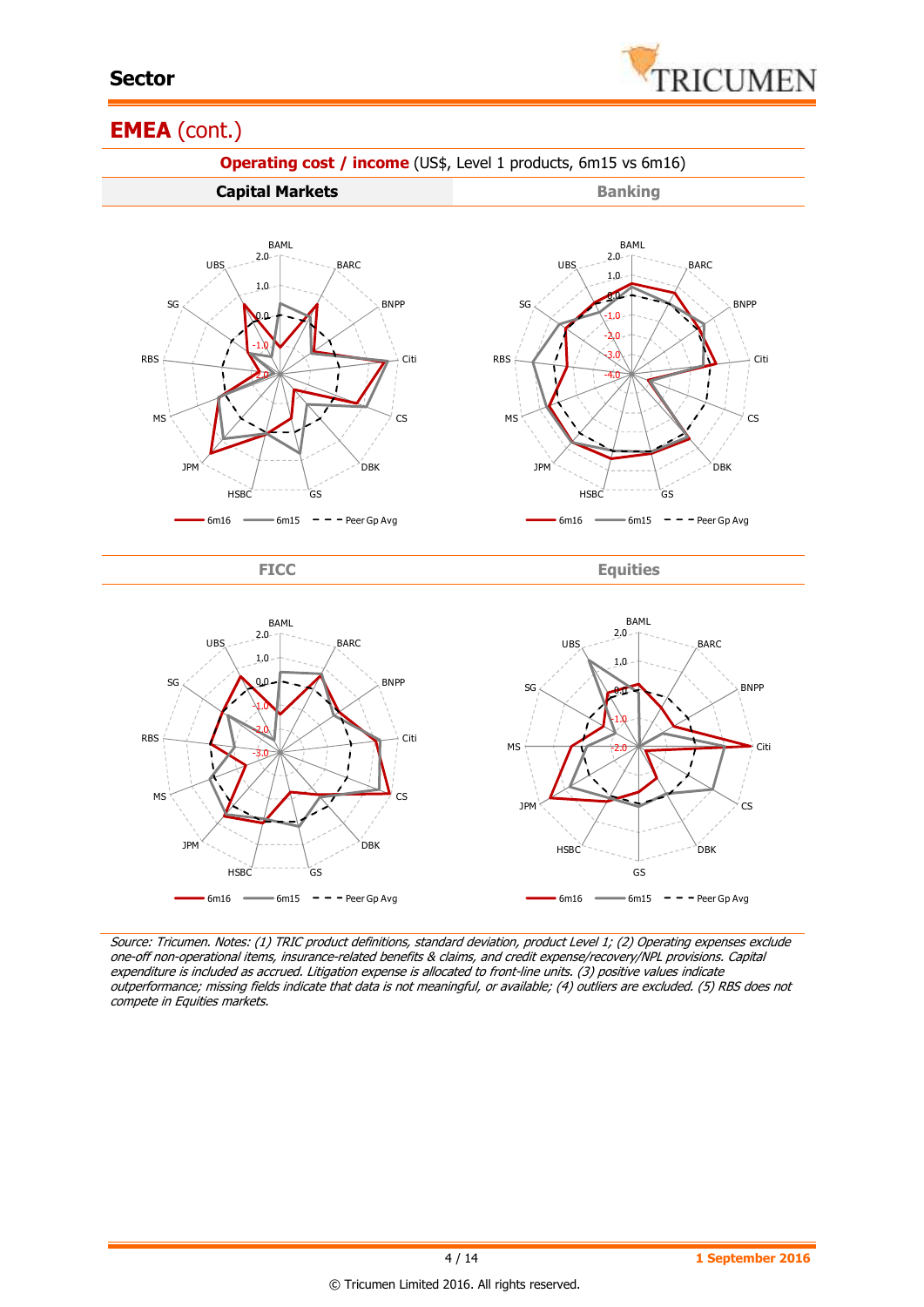

### **EMEA** (cont.)



Source: Tricumen. Notes: (1) TRIC product definitions, standard deviation, product Level 1; (2) positive values indicate outperformance; missing fields indicate that data is not meaningful, or available; (3) outliers are excluded. (4) RBS does not compete in Equities markets.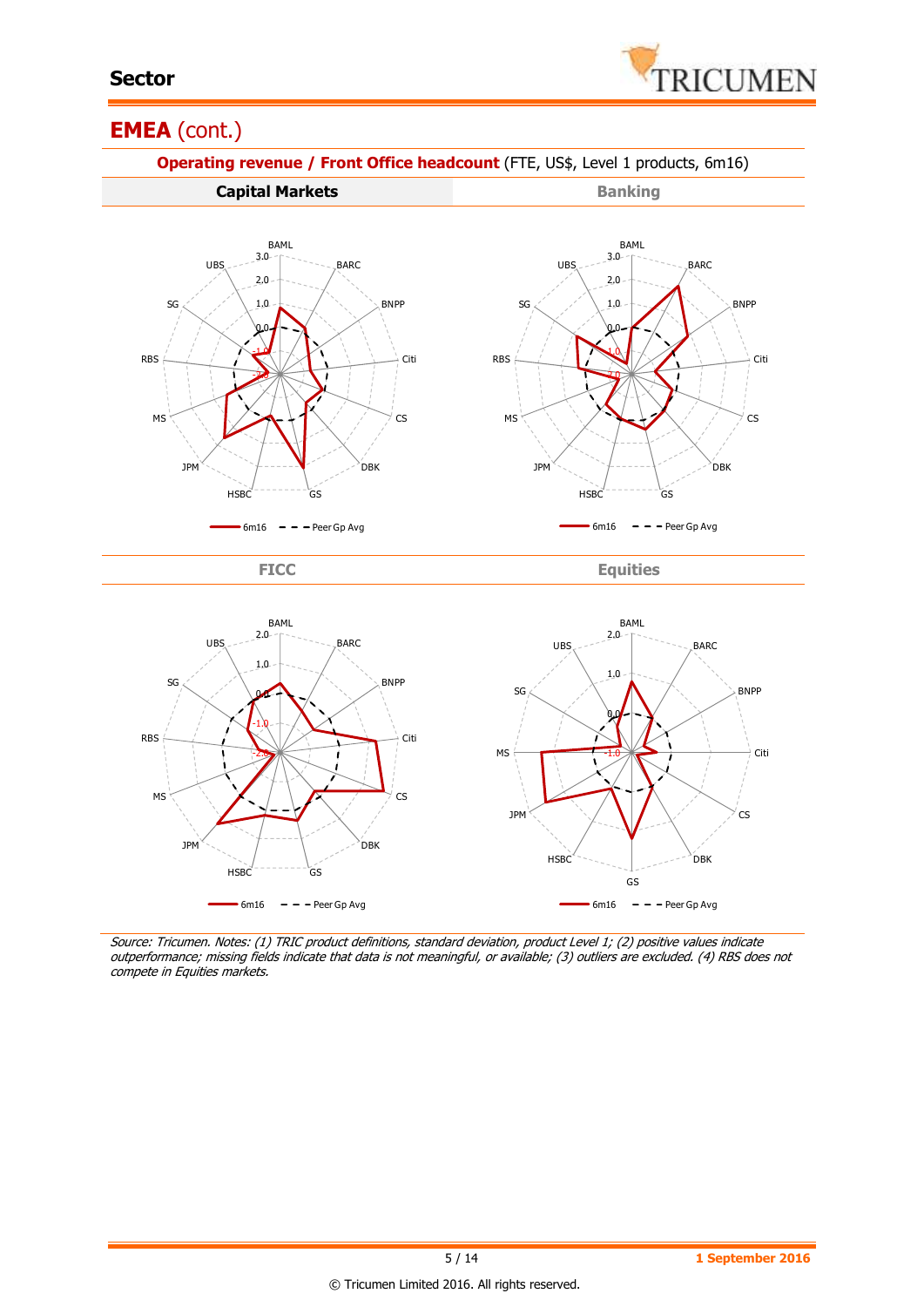#### **Sector**



### **Americas**

**% change share of peer group operating revenue & pre-tax profit** (US\$, 6m16/6m15)





Source: Tricumen. Notes: (1) Tricumen product definitions throughout. (2) Revenue is post-writedowns, excludes

 $cs<sub>5</sub>$ 

BAML BARC BNPP Citi CSP DBK GS HSBC JPM MS RBS SG UBS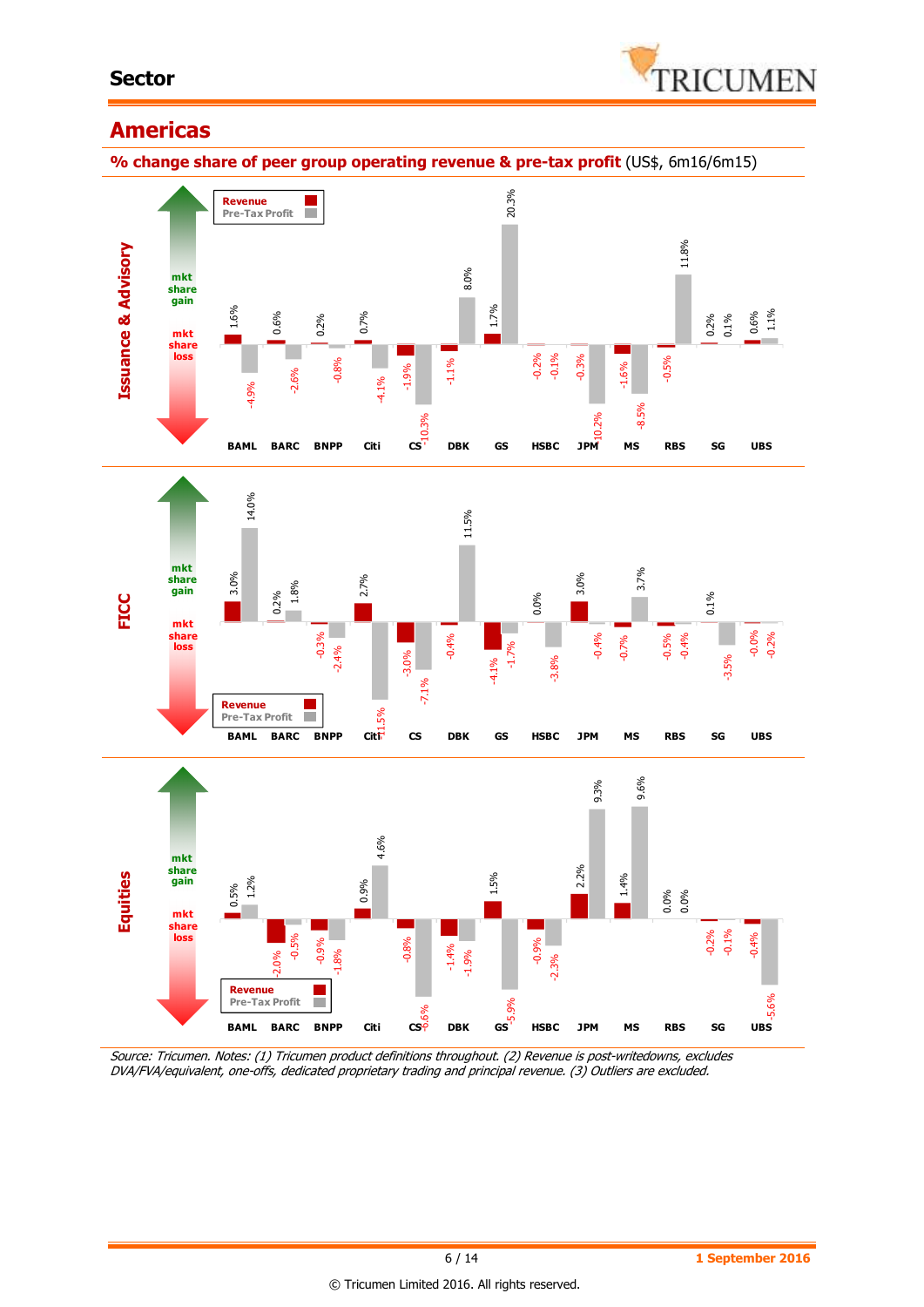# **Americas** (cont.)

|                                | <b>BAML</b> | <b>BARC</b>   | <b>BNPP</b> | Citi | <b>CS</b>     | <b>DBK</b> | GS            | <b>HSBC</b> | <b>JPM</b> | <b>MS</b> | <b>RBS</b> | SG  | <b>UBS</b> | <b>Top 25%</b> | Bottom 25% |
|--------------------------------|-------------|---------------|-------------|------|---------------|------------|---------------|-------------|------------|-----------|------------|-----|------------|----------------|------------|
| Capital Markets                | ⇑           | ⇨             | ⊕           | 企    | ⊕             | ⊕          | ⊕             | ⇨           | ⇨          | ⊕         | ⊕          | ⇑   | ⇨          | 3%             | $-18%$     |
| <b>Issuance &amp; Advisory</b> | ⇨           | ⇨             | 合           | ⇨    | ⊕             | ⊕          | ⇨             | ⊕           | ⊕          | ⊕         | ⊕          | ⇑   | 仐          | $-7%$          | $-31%$     |
| <b>DCM Bonds</b>               | ⇨           | $\Rightarrow$ | 仐           | Д    | ⇨             | ⊕          | ⇨             | ⊕           | ⊕          | ⊕         | ⊕          | ⇑   | ⇧          | 8%             | $-19%$     |
| <b>DCM Loans</b>               | ⇨           | ⇨             | ⊕           | ⇑    | ⇑             | ⇨          | ⇨             | ⊕           | л          | ⊕         | ⇩          | ⇑   | ⊕          | 29%            | $-33%$     |
| Securitisation                 | ⇨           | ⇑             | ⊕           | ⇑    | ⇩             | ⇨          | ങ             | N/M         | ⇨          | ⇩         | N/M        | ⊕   | ⊕          | $-10%$         | $-47%$     |
| <b>ECM</b>                     | ⇑           | ⇨             | N/M         | Д    | ⇛             | ⇩          | ⇩             | N/M         | ⇨          | Д         | N/M        | N/M | ⇑          | $-33%$         | $-54%$     |
| M&A / Advisory                 | ⊕           | ⊕             | ⊕           | ⊕    | ⇑             | ങ          | ⇨             | N/M         | 40         | л         | N/M        | N/M | ✿          | $-1%$          | $-18%$     |
| Sales & Trading                | ⇑           | ⇩             | ⊕           | ⇑    | ⇩             | ⇨          | J             | ⇨           | 企          | ⇨         | ⊕          | ⇨   | ⊕          | 4%             | $-24%$     |
| <b>FX</b>                      | ⇨           | ⊕             | ⊕           | ⇨    | $\Rightarrow$ | ⇨          | ⊕             | ⊕           | ⇑          | ⇑         | ⊕          | ⇑   | ⊕          | 28%            | $-0%$      |
| Rates                          | ♠           | ⇩             | ⇨           | ⇑    | ⊕             | ⊕          | ⊕             | ⇨           | ⇑          | ⇨         | ⊕          | ⊕   | ⇨          | 27%            | 7%         |
| Credit                         | ⇨           | ♠             | ⊕           | ⇑    | N/M           | ⊕          | ⊕             | ⇨           | ⊕          | ⊕         | ⊕          | ⇑   | ⇨          | 63%            | $-15%$     |
| Commodities                    | ⊕           | Д             | ⇨           | ♠    | N/M           | ⇑          | $\Rightarrow$ | ⊕           | ⇨          | ⇩         | N/M        | N/M | N/M        | 20%            | $-5%$      |
| EQ Cash                        | ⇩           | ⇩             | ⇑           | ⇨    | ⊕             | ⇩          | ⇨             | ⊕           | ⇑          | ⇨         | N/M        | N/M | ⇑          | $-6%$          | $-27%$     |
| EQ Derv & Converts             | ⇨           | ⊕             | ⊕           | ⇑    | ⊕             | ⊕          | ⇨             | ⊕           | ⇑          | ⇑         | N/M        | ⇨   | ⊕          | $-3%$          | $-37%$     |
| <b>Prime Services</b>          | ⇨           | ⊕             | ⇑           | ⇑    | ⊕             | ⊕          | ≏             | ⊕           | ⇨          | ⇛         | N/M        | N/M | ⊕          | 4%             | $-17%$     |
| Prop & Princ Inv               | N/M         | N/M           | N/M         | N/M  | N/M           | N/M        | ⊕             | N/M         | ⇨          | ♠         | N/M        | N/M | N/M        | $-31%$         | $-65%$     |

#### **Operating revenue dynamics** (US\$, Level 1 products, 6m16/6m15)

Source: Tricumen. Notes: (1) Tricumen product definitions apply throughout. (2) Arrows show % change in revenue vs peers. Up-/down-arrows: top-/bottom-quartile. (3) Revenue is post-writedowns, excludes DVA/FVA/equivalent, one-offs and outliers.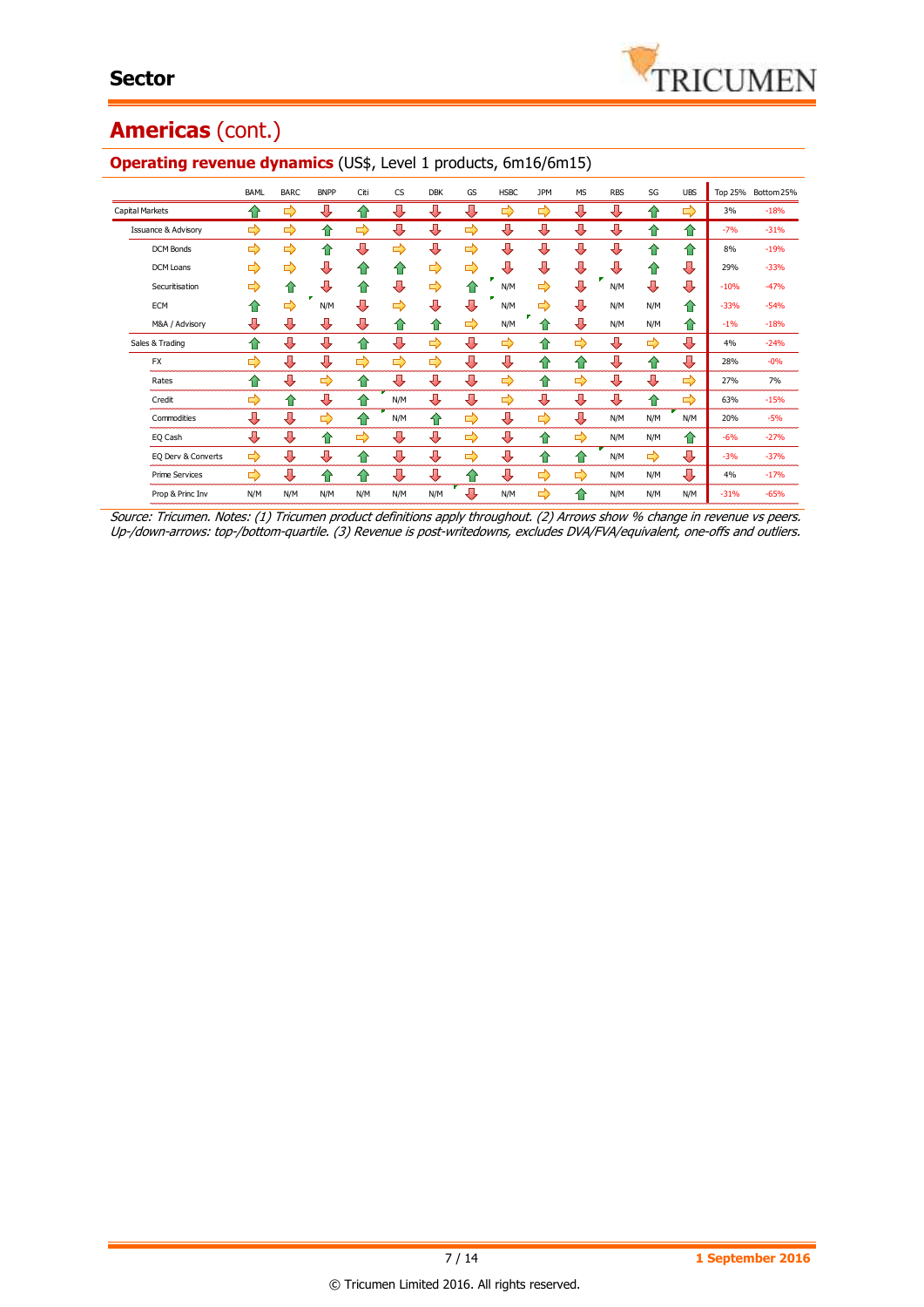

### **Americas** (cont.)



Source: Tricumen. Notes: (1) TRIC product definitions, standard deviation, product Level 1; (2) Operating expenses exclude one-off non-operational items, insurance-related benefits & claims, and credit expense/recovery/NPL provisions. Capital expenditure is included as accrued. Litigation expense is allocated to front-line units. (3) positive values indicate outperformance; missing fields indicate that data is not meaningful, or available; (4) outliers are excluded. (5) RBS does not compete in Equities markets.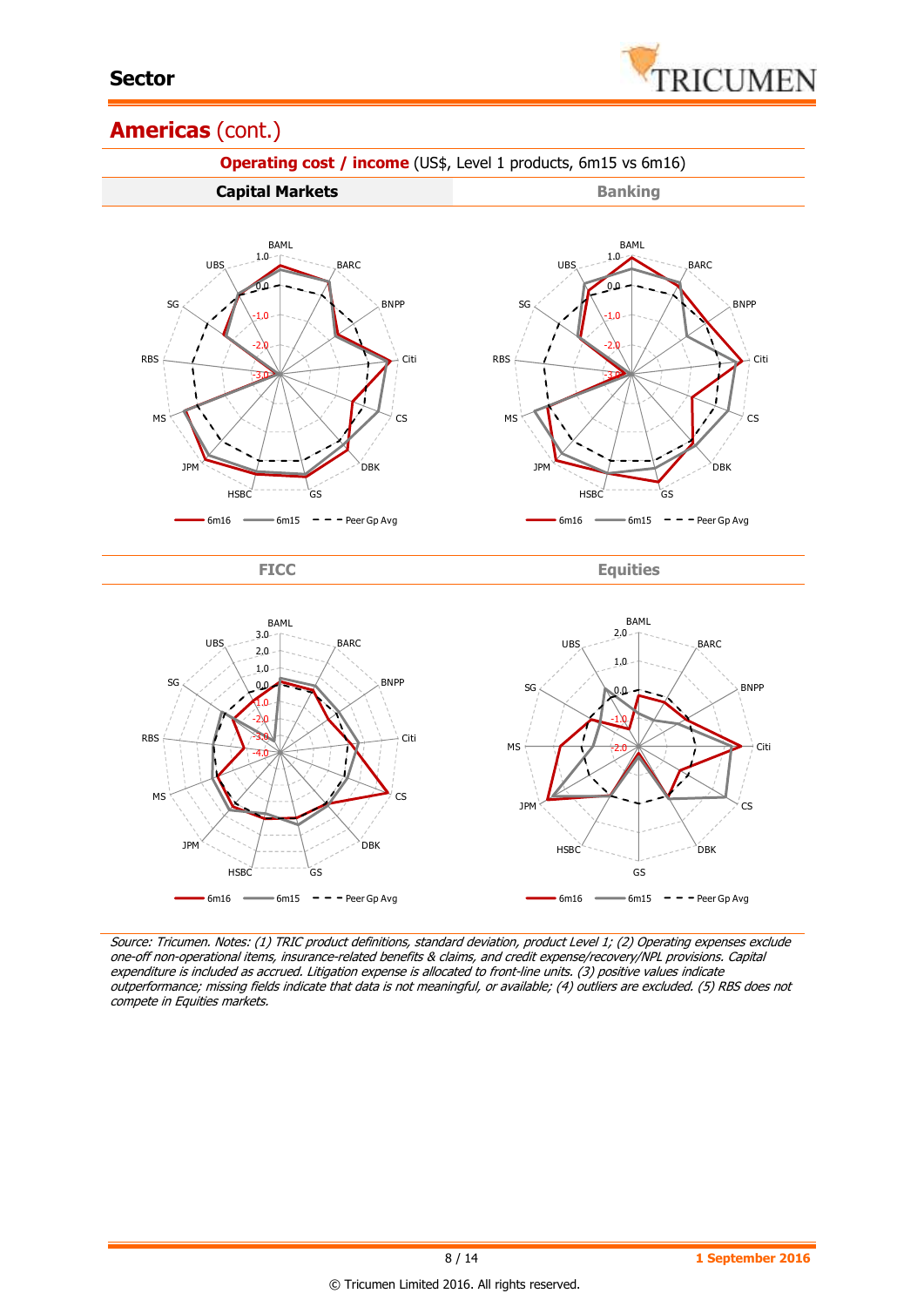

### **Americas** (cont.)



Source: Tricumen. Notes: (1) TRIC product definitions, standard deviation, product Level 1; (2) positive values indicate outperformance; missing fields indicate that data is not meaningful, or available; (3) outliers are excluded. (4) RBS does not compete in Equities markets.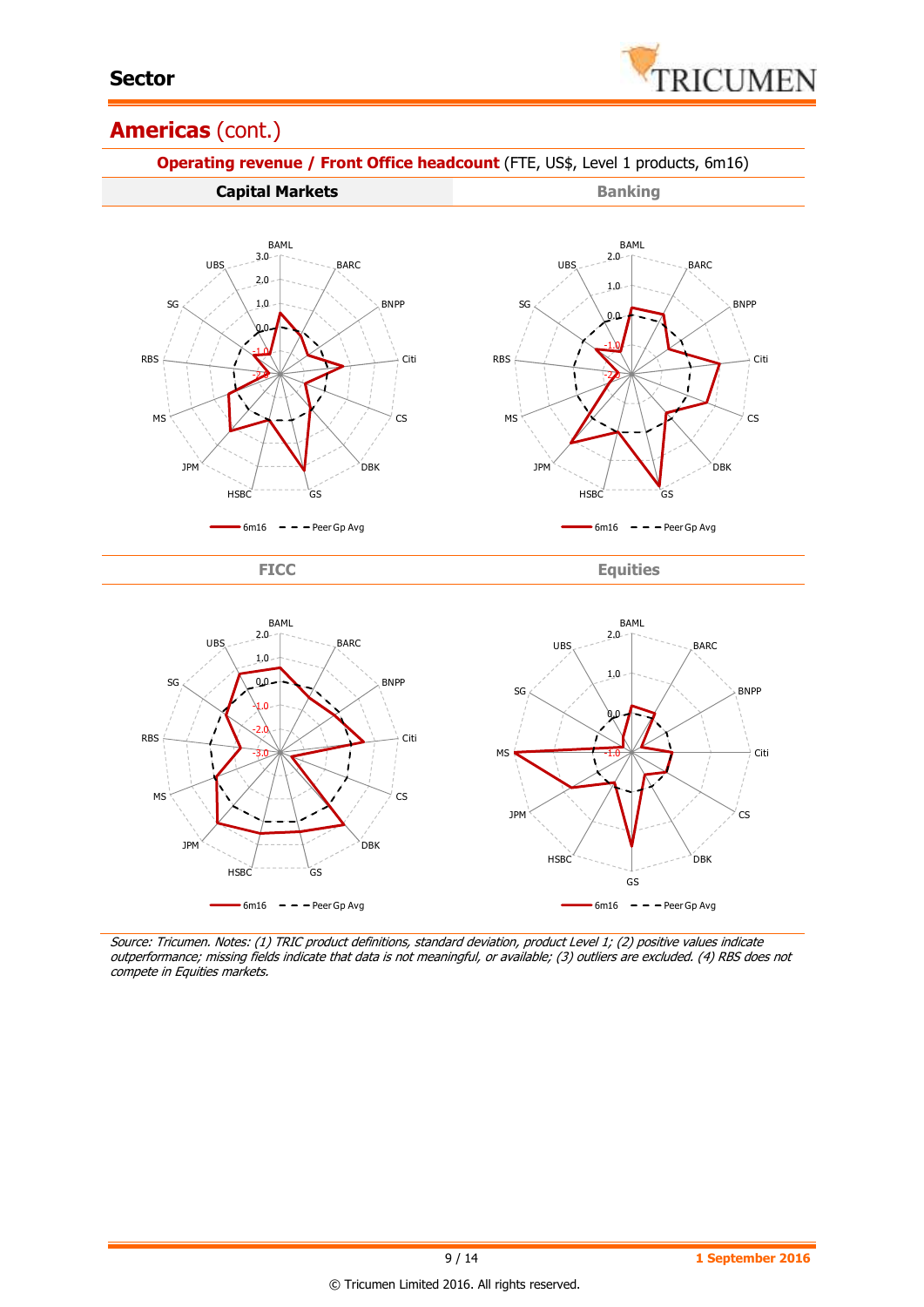

## **Asia Pacific**

**% change share of peer group operating revenue & pre-tax profit** (US\$, 6m16/6m15)



Source: Tricumen. Notes: (1) Tricumen product definitions throughout. (2) Revenue is post-writedowns, excludes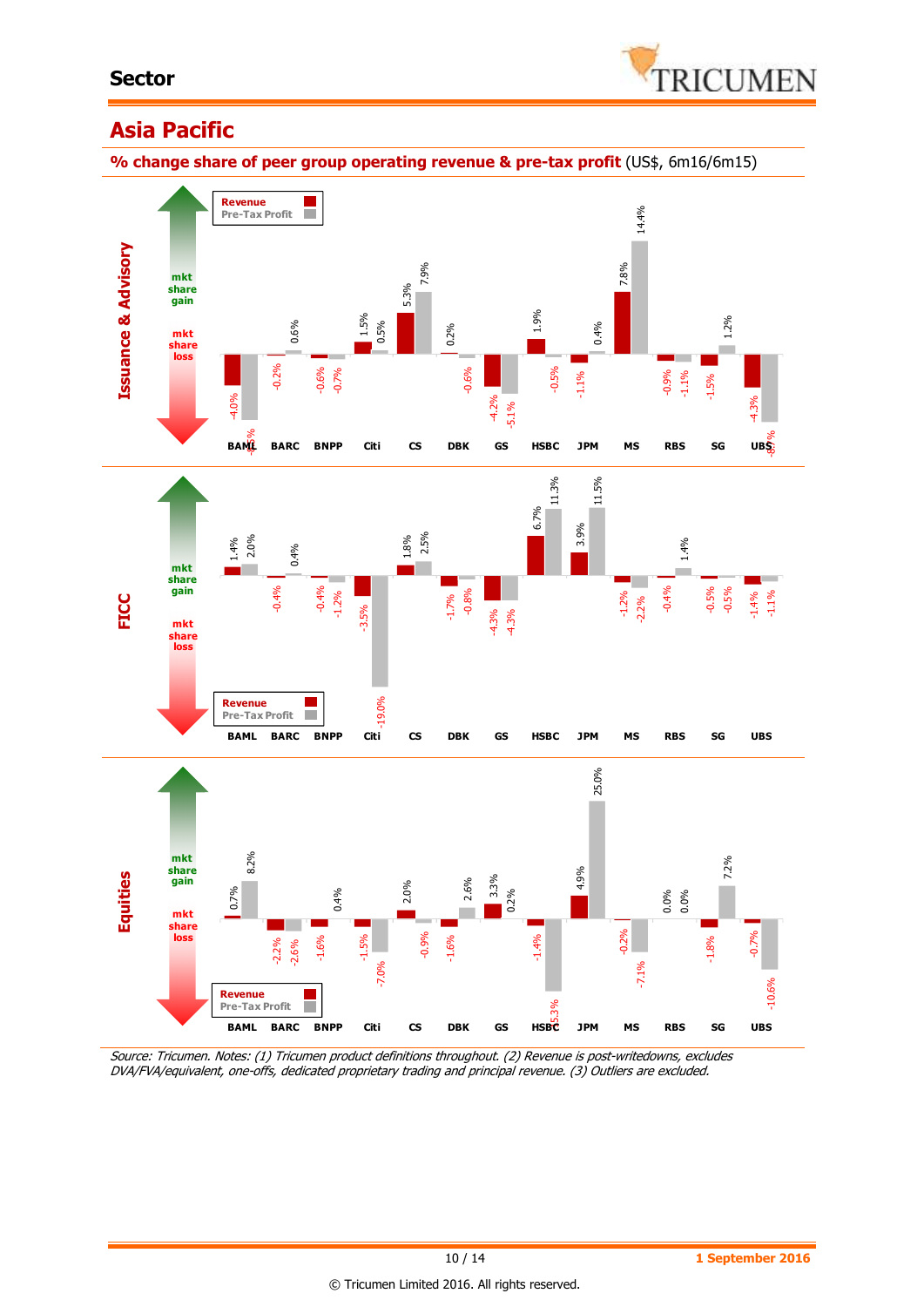# Asia Pacific (cont.)

|                                | <b>BAML</b> | <b>BARC</b>   | <b>BNPP</b> | Citi          | <b>CS</b> | <b>DBK</b> | GS | <b>HSBC</b> | <b>JPM</b> | <b>MS</b> | <b>RBS</b> | SG  | <b>UBS</b> |        | Top 25% Bottom 25% |
|--------------------------------|-------------|---------------|-------------|---------------|-----------|------------|----|-------------|------------|-----------|------------|-----|------------|--------|--------------------|
| <b>Capital Markets</b>         | ⇨           | ⊕             | ⊕           | ⇛             | ⇑         | ⇨          | ⊕  | 仆           | ⇑          | ⇨         | ⊕          | ⊕   | ⊕          | $-18%$ | $-47%$             |
| <b>Issuance &amp; Advisory</b> | ⊕           | $\Rightarrow$ | ⊕           | ⇨             | 合         | ⇨          | ⊕  | ⇑           | ⊕          | ⇑         | N/M        | ⊕   | ⊕          | $-3%$  | $-44%$             |
| <b>DCM Bonds</b>               | ⊕           | $\Rightarrow$ | ⊕           | ⊕             | N/M       | ⇨          | ⇑  | ⊕           | ⇨          | 企         | N/M        | ⊕   | $\bullet$  | 20%    | $-28%$             |
| DCM Loans                      | л           | ⇩             | ⇨           | ⇑             | ⇑         | л          | 具  | ⇨           | ⊕          | ⇑         | N/M        | ⇨   | N/M        | 18%    | $-14%$             |
| Securitisation                 | Д           | ⇑             | N/M         | ⇩             | ⇨         | л          | ⊕  | 企           | ⇨          | ⇨         | N/M        | N/M | N/M        | $-7%$  | $-25%$             |
| <b>ECM</b>                     | Д           | Д             | N/M         | ♠             | ⇨         | ⇑          | л  | N/M         | ⇨          | ⇨         | N/M        | N/M | ⊕          | $-24%$ | $-81%$             |
| M&A / Advisory                 | ⇑           | ⇑             | ⊕           | ⇨             | ⇑         | л          | ⊕  | ⊕           | ⇨          | N/M       | N/M        | N/M | ⊕          | 1%     | $-25%$             |
| Sales & Trading                | ⇑           | ⇩             | ⊕           | ⇨             | ⇨         | J          | ⊕  | 企           | 企          | ⇨         | ⇨          | ⊕   | ⊕          | $-19%$ | $-45%$             |
| <b>FX</b>                      | ≏           | л             | ⇩           | $\Rightarrow$ | ⇑         | ⇨          | ⇨  | ⇨           | ⇑          | ⊕         | ⊕          | ⊕   | ⊕          | 3%     | $-63%$             |
| Rates                          | ⇨           | ⇨             | ⊕           | ⊕             | ⇑         | ⊕          | ⊕  | ⇑           | ⇑          | ⇨         | ⇨          | ⊕   | ⊕          | 14%    | $-38%$             |
| Credit                         | ♠           | ⇨             | ⇨           | ⊕             | ⊕         | ⊕          | ⊕  | ⇨           | ⇑          | ⊕         | N/M        | ⇨   | ⇑          | 15%    | $-25%$             |
| Commodities                    | ≏           | N/M           | N/M         | $\Rightarrow$ | ⇨         | N/M        | ⊕  | ⇑           | Д          | Д         | N/M        | N/M | N/M        | $-1%$  | $-53%$             |
| EQ Cash                        | ⇨           | ⇩             | ⊕           | ⊕             | ⇑         | ⊕          | ♠  | ⇨           | ⇑          | ⇩         | N/M        | ⇨   | ⊕          | $-35%$ | $-54%$             |
| EQ Derv & Converts             | ⇨           | ⊕             | ⊕           | ⇨             | 企         | ⊕          | ⇑  | ⊕           | ⇑          | ⇨         | N/M        | ⊕   | ⊕          | $-39%$ | $-65%$             |
| <b>Prime Services</b>          | ⇨           | л             | ⊕           | ⊕             | ⊕         | ⊕          | ⊕  | 企           | ⇑          | ⇨         | N/M        | ⇨   | 企          | $-6%$  | $-39%$             |
| Prop & Princ Inv               | N/M         | N/M           | N/M         | N/M           | N/M       | N/M        | ⊕  | ⇨           | N/M        | ⇑         | N/M        | N/M | N/M        | $-28%$ | $-86%$             |

#### **Operating revenue dynamics** (US\$, Level 1 products, 6m16/6m15)

Source: Tricumen. Notes: (1) Tricumen product definitions apply throughout. (2) Arrows show % change in revenue vs peers. Up-/down-arrows: top-/bottom-quartile. (3) Revenue is post-writedowns, excludes DVA/FVA/equivalent, one-offs and outliers.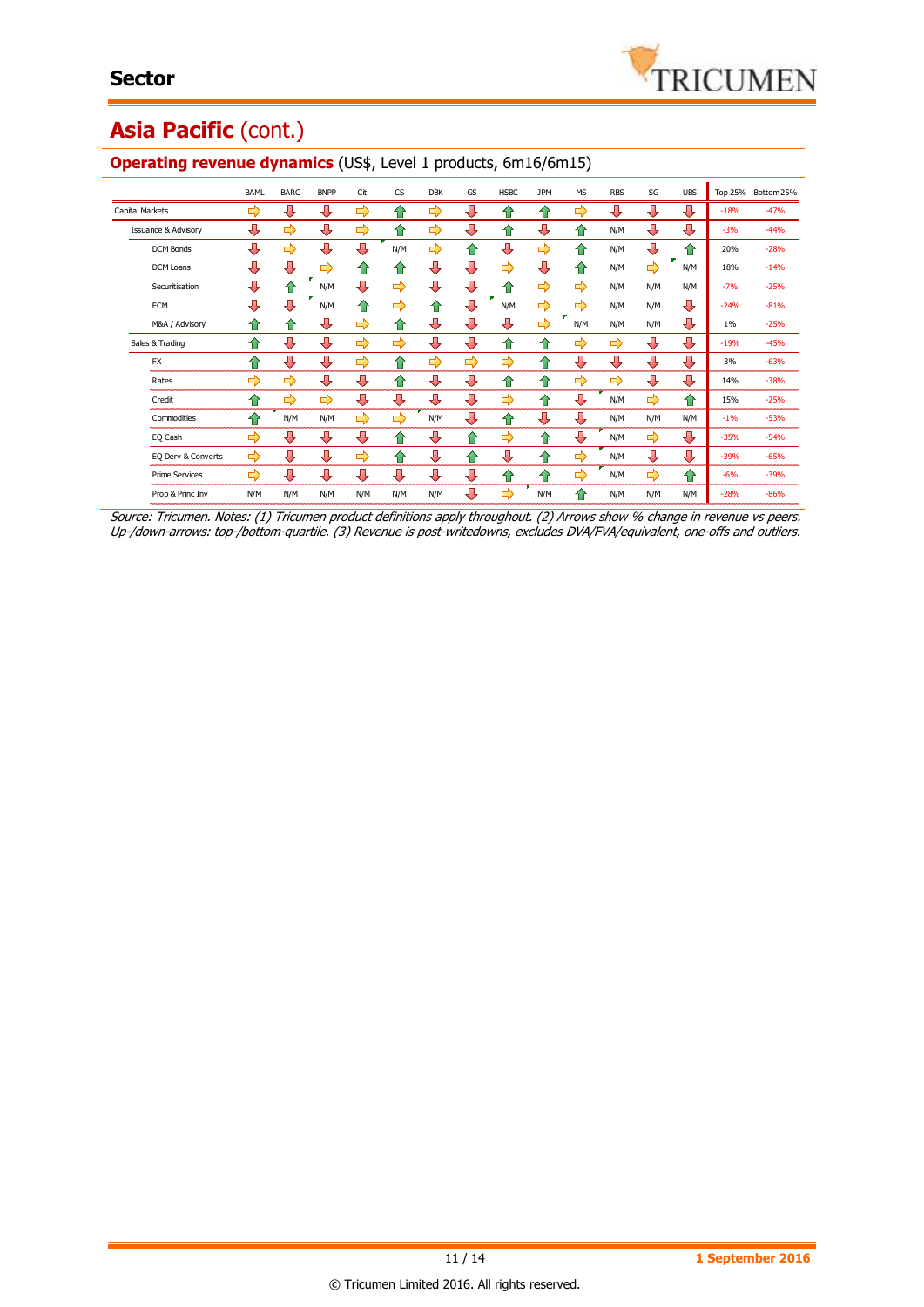

## Asia Pacific (cont.)



Source: Tricumen. Notes: (1) TRIC product definitions, standard deviation, product Level 1; (2) Operating expenses exclude one-off non-operational items, insurance-related benefits & claims, and credit expense/recovery/NPL provisions. Capital expenditure is included as accrued. Litigation expense is allocated to front-line units. (3) positive values indicate outperformance; missing fields indicate that data is not meaningful, or available; (4) outliers are excluded. (5) RBS does not compete in Equities markets.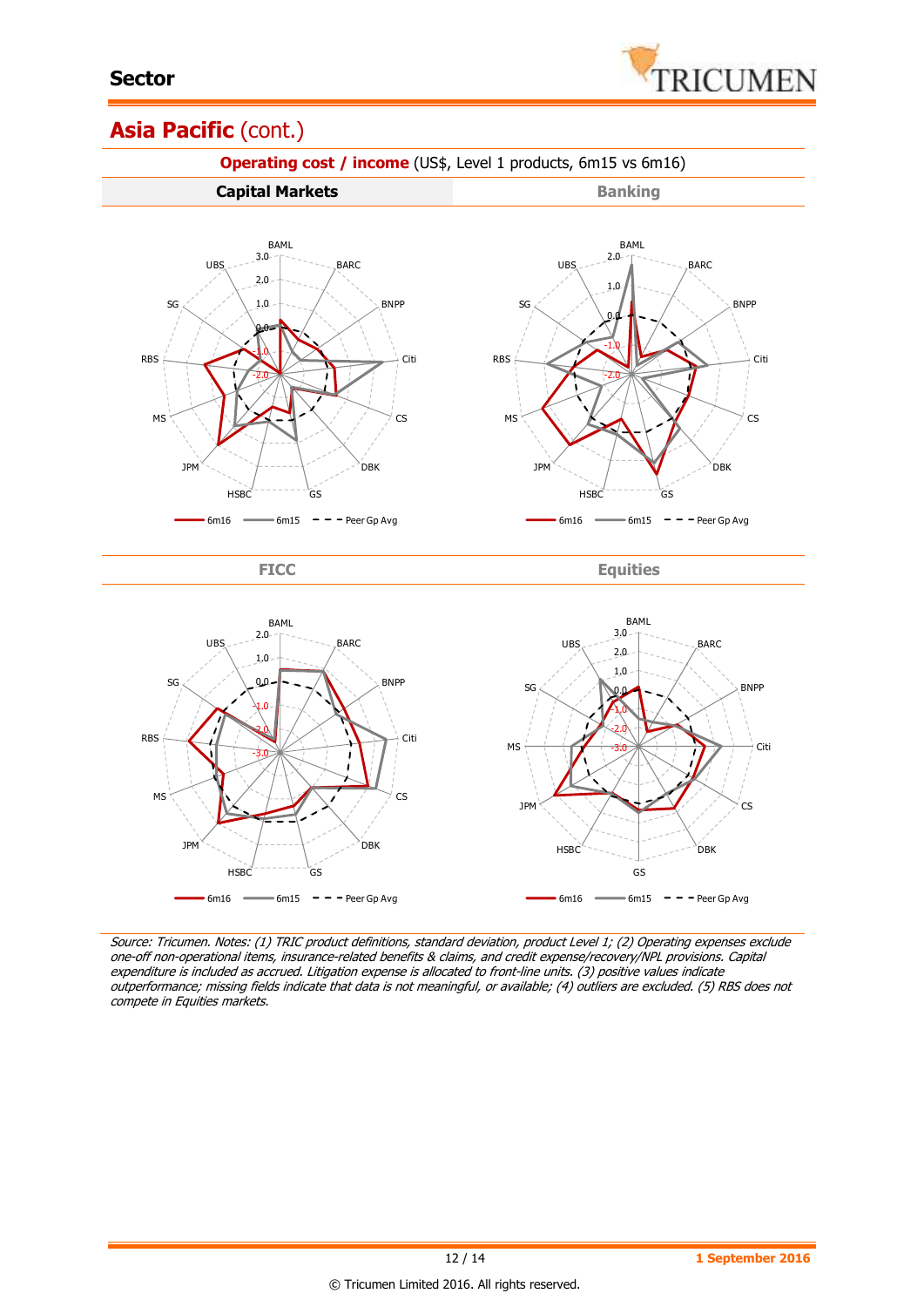

## Asia Pacific (cont.)



Source: Tricumen. Notes: (1) TRIC product definitions, standard deviation, product Level 1; (2) positive values indicate outperformance; missing fields indicate that data is not meaningful, or available; (3) outliers are excluded. (4) RBS does not compete in Equities markets.